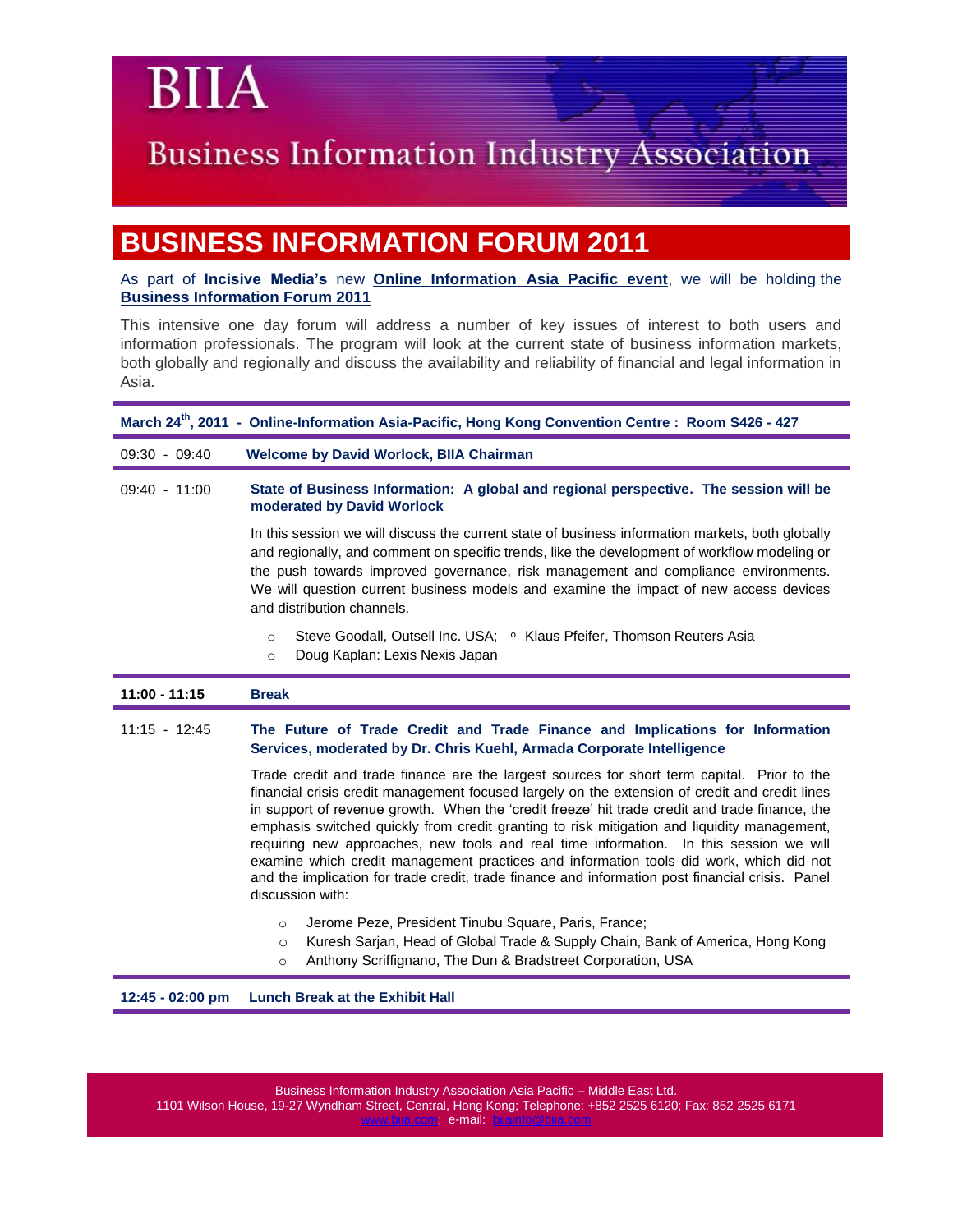## **Business Information Industry Association**

#### **Afternoon Session March 24th, 2011 2:00 pm to 4:30 pm**

#### 2:00 - 3:00 **Open Discussion Forum: Eliminating Asymmetries in Information moderated by Christine Christian, Managing Director, Dun & Bradstreet Australia**

There is a strong linkage between economic growth and the financial sector. A well-functioning financial sector provides individuals, SMEs and companies with access to credit. Nevertheless access to credit is directly linked to the availability of reliable, accurate and timely information.

Unfortunately asymmetries in information in developing markets impair access to finance in particular for SMEs, with the effect of retarding economic growth. Eliminating asymmetries in information is an important mission of the financial services industry and the business information industry. The International Finance Corporation (IFC) World Bank Group has made a number of recommendations to the G20 finance agenda which are information related.

- Tony Lythgoe, IFC World Bank Group; William Lim, Credit Bureau Singapore;
- o Parag Patki, SMERA SME Rating Agency of India

#### **3:00 - 3:15 pm Break**

3:15 - 4:15 **Open Discussion Forum: Eliminating Information Asymmetries – A challenge and opportunity for the business information industry moderated by Christine Christian. Join a number of credit and information executives in an open discussion:**

| $\circ$ | Dr. Chris Kuehl, Armada Corporate<br>Intelligence;<br>NACM's<br>Chief | o Tony Lythgoe, IFC (World Bank Group<br>Jerome Peze, Tinubu Square |
|---------|-----------------------------------------------------------------------|---------------------------------------------------------------------|
|         |                                                                       |                                                                     |
|         | Economist                                                             | Joshua Peirez, The D&B Corporation                                  |
| $\circ$ | Xiaolai Wang, Credit Reference                                        | William Lim, Credit Bureau Singapore                                |
|         | Center of the PBC                                                     | Parag Patki, SMERA                                                  |
| $\circ$ | Vicky Han, Sinotrust                                                  | ○ Rory Matthews, Veda Advantage                                     |

Eliminating asymmetries in information is a key mission of the IFC World Bank Group. The IFC concentrates on three pillars of financial infrastructure: Payment Systems & Remittances; Credit Reporting Systems; Secured Transactions/Collateral Registers.

(World Bank Group)

The open discussion will focus on core issues identified in the IFC report *"Scaling-Up SME Access to Financial Services in the Developing World"*. The report was prepared for the G20 finance agenda, and was presented at the G20 Summit in November 2010. The participants in this discussion will deal with the causes of information asymmetries and to suggest potential solutions. Opportunities for the business information industry lies in the building of reliable data sources on SMEs to strengthen financial infrastructure and the ability for all credit grantors to extend credit to SMEs. The business information industry can also assist the SMEs to better manage finances, trade credit and accounts receivables.

#### 4:15 - 4:30 **Closing Remarks – David Worlock, Chairman BIIA**

Business Information Industry Association Asia Pacific – Middle East Ltd. 1101 Wilson House, 19-27 Wyndham Street, Central, Hong Kong; Telephone: +852 2525 6120; Fax: 852 2525 6171 [www.biia.com;](http://www.biia.com/) e-mail: [biiainfo@biia.com](mailto:biiainfo@biia.com)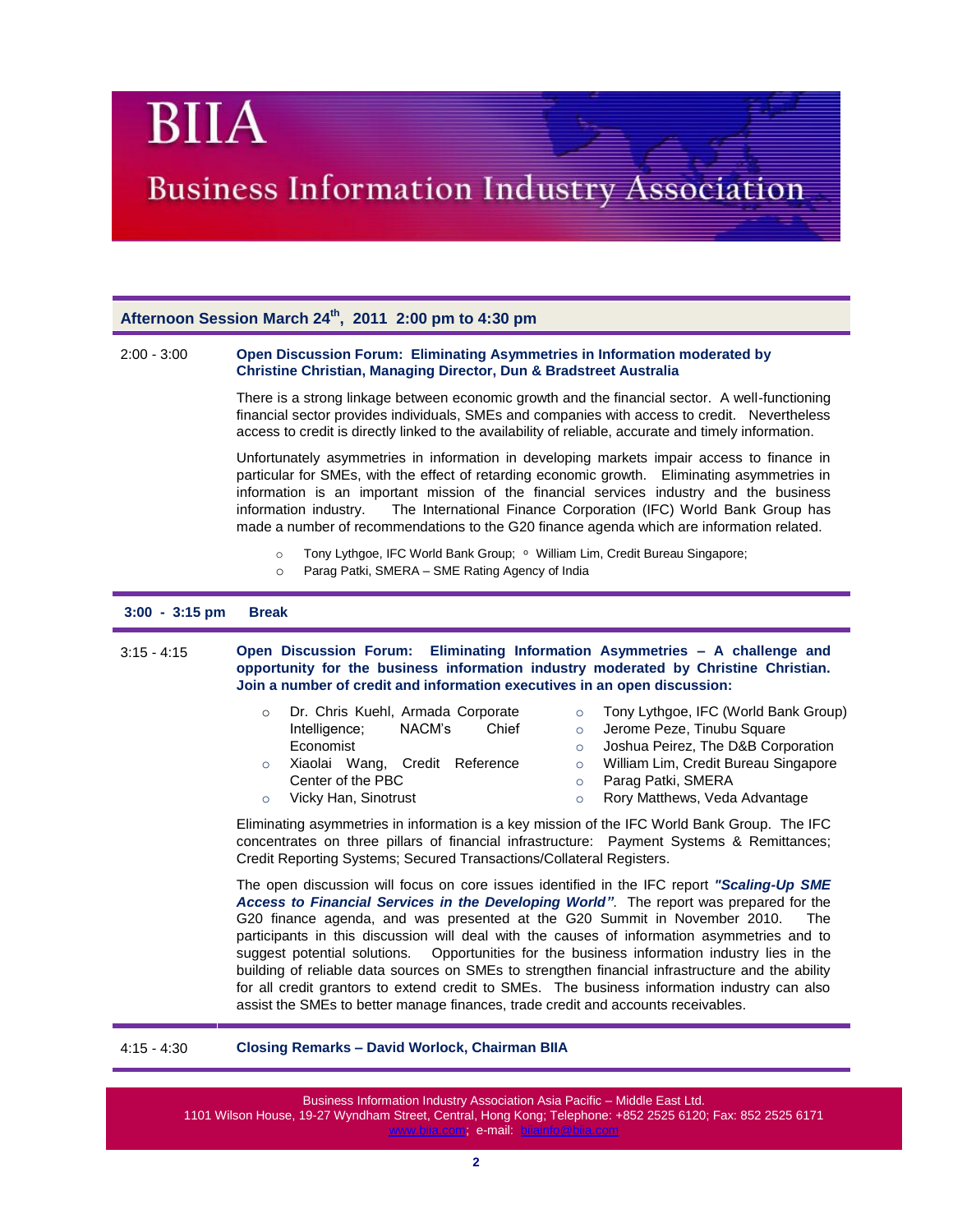Business Information Industry Association Asia Pacific – Middle East Ltd. 1101 Wilson House, 19-27 Wyndham Street, Central, Hong Kong; Telephone: +852 2525 6120; Fax: 852 2525 6171 [www.biia.com;](http://www.biia.com/) e-mail: [biiainfo@biia.com](mailto:biiainfo@biia.com)

**David Worlock, Chairman Business Information Industry Association Asia Pacific – Middle East Ltd. (BIIA) and Senior Research Fellow at Outsell Inc.**

David Worlock is a co-founder of BIIA. As Co-Chair of Outsell Leadership Programs, David Worlock uses his extensive information industry experience to support Outsell's strategy and business objectives worldwide. David manages Outsell's Leadership Councils in the US and Europe, a member-service for CEOs and senior executives of media publishing and information-provider firms. A respected thought leader, he speaks frequently at industry conferences and advises clients worldwide. David founded Electronic Publishing Services

Ltd. (EPS) in 1985, a research and consultancy company working with the digital content industry in developing strategies for products and markets in consumer and business sectors. Outsell acquired EPS in 2006.

#### **Christine Christian, Dun & Bradstreet Australasia**

Christine Christian is Managing Director of Dun & Bradstreet Australasia and is recognized as one of Australia's leading authorities on business information & debt management practices. As CEO of Dun & Bradstreet Australasia Pty Ltd (DBA), Ms Christian has specialized in this rapidly growing industry for over 15 years, both in Australia and overseas.

Today, Ms Christian is one of Australasia's most respected business commentators. She is frequently quoted in national and international media and is a sought-after keynote

speaker at conferences and seminars throughout the region. She holds a BA from the University of Melbourne and is a member of a number of associations both in Australia and internationally. Ms Christian initiated the foundation of BIIA and served as its Chairman for the first two years after its foundation. She continues to serve on the board of directors of BIIA

#### **Steve Goodall, Outsell Inc. USA**

As Executive Vice President, Steve is dedicated to enriching the Outsell experience for clients through expanding the company's capabilities and enhancing its operations. Drawing on his 30+ years of experience as a researcher and information industry executive.

Steve has 30 years' experience with J.D. Power and Associates. President of the firm from 1996-2008, Steve led its rapid growth through a focused strategy of new product development, international expansion, brand building, talent acquisition, and infrastructure improvement.

Steve holds an MBA from the University of Southern California. He also has two bachelor's degrees from California State University, Chico, in psychology and in business administration (concentrating in marketing). *Outsell is a Bronze Sponsor of the BIIA Forum 2011*







BIIA

### **Business Information Industry Association**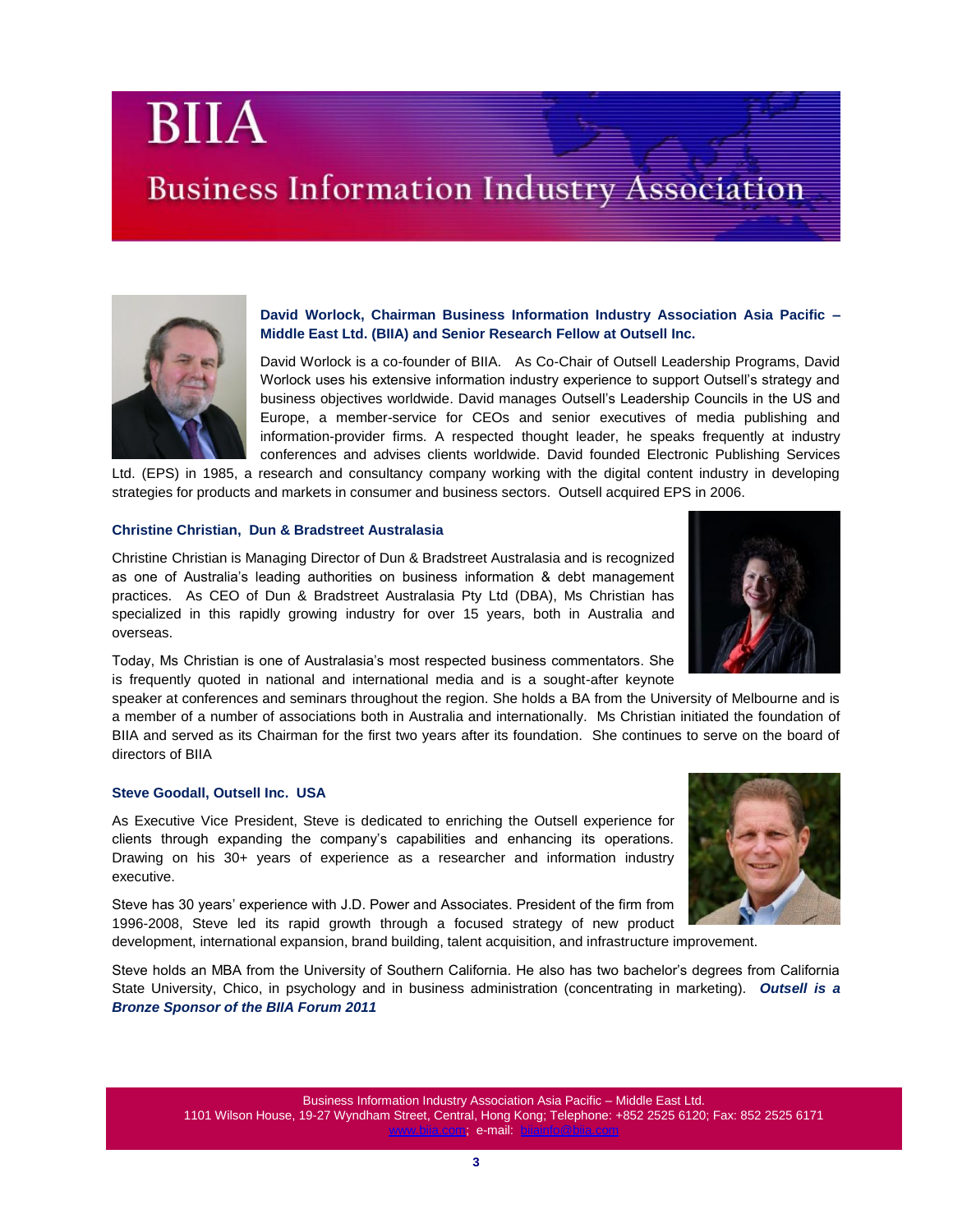### **Business Information Industry Association**

#### **Doug Kaplan, LexisNexis Asia Legal**

Doug Kaplan is Chief Executive Officer of LexisNexis Asia, Legal. He is responsible for developing strategies to expand the adoption of on-line information-based products and services, including e-filing and practice management solutions that further the company's strong growth in the region.

A 20-year veteran in media and technology in Asia Pacific, Mr. Kaplan was previously President, Asia for RealNetworks, where he was responsible for expanding their footprint across the region while driving new consumer product launches in Japan, China, Singapore, Australia, and Korea. Prior to RealNetworks, Mr. Kaplan held management



positions with technology and information businesses in both the U.S. and Asia. Mr. Kaplan lives in Japan and has extensive experience working throughout Asia and is bilingual in English and Japanese, with conversational Korean, French and German. He holds a Bachelor of Arts degree in Economics and Asian Studies from the University of California (Berkeley).



#### **Dr. Chris Kuehl**, **Managing Director - Armada Corporate Intelligence USA**

Chris Kuehl is the co-founder and Managing Director of Armada Corporate Intelligence, a company created in 1999 to provide strategy foundation, competitive intelligence, business analysis and economic forecasting for corporate clients. He publishes regularly: Business Intelligence Briefs – a daily distributed through Chambers of Commerce throughout the US focused on US economic and business issues. Strategic Intelligence Briefs – a daily distributed through World Trade Centers and international business organizations focused on global economic and business trends. Fabrinomics – a bi-weekly industry analysis produced by the Fabricators and Manufacturers

Association. Chris analyses and comments on the results of the Credit Management Index (CMI) for the National Association of Credit Managers (NACM). Chris is the Chief Economist for Fabricators and Manufacturers Association and the NACM. Chris serves on the Board of Directors of BIIA.

#### **William Lim, Credit Bureau Singapore**

Mr William Lim is the Executive Director of Credit Bureau Singapore and was in the team that established the company. He is a member of the board of Dun & Bradstreet Singapore, Dun & Bradstreet Malaysia (D&B), Infocredit Holdings and Credit Bureau Malaysia Sdn Bhd. D&B Singapore is part of the Dun & Bradstreet Worldwide Network. The Credit Bureau Malaysia is an establishment by the Credit Guarantee Corporation, a Bank Negara Malaysia majority owned entity.



A lawyer by training, he was previously with the Singapore Legal Service serving as a Deputy Registrar, Magistrate and District Judge before leaving for private practice. He left practice to join the company in 1999. He has been on the National Trust Council, formed by the Infocomm Development Authority of Singapore, since its formation in 2001.

> Business Information Industry Association Asia Pacific – Middle East Ltd. 1101 Wilson House, 19-27 Wyndham Street, Central, Hong Kong; Telephone: +852 2525 6120; Fax: 852 2525 6171 [www.biia.com;](http://www.biia.com/) e-mail: [biiainfo@biia.com](mailto:biiainfo@biia.com)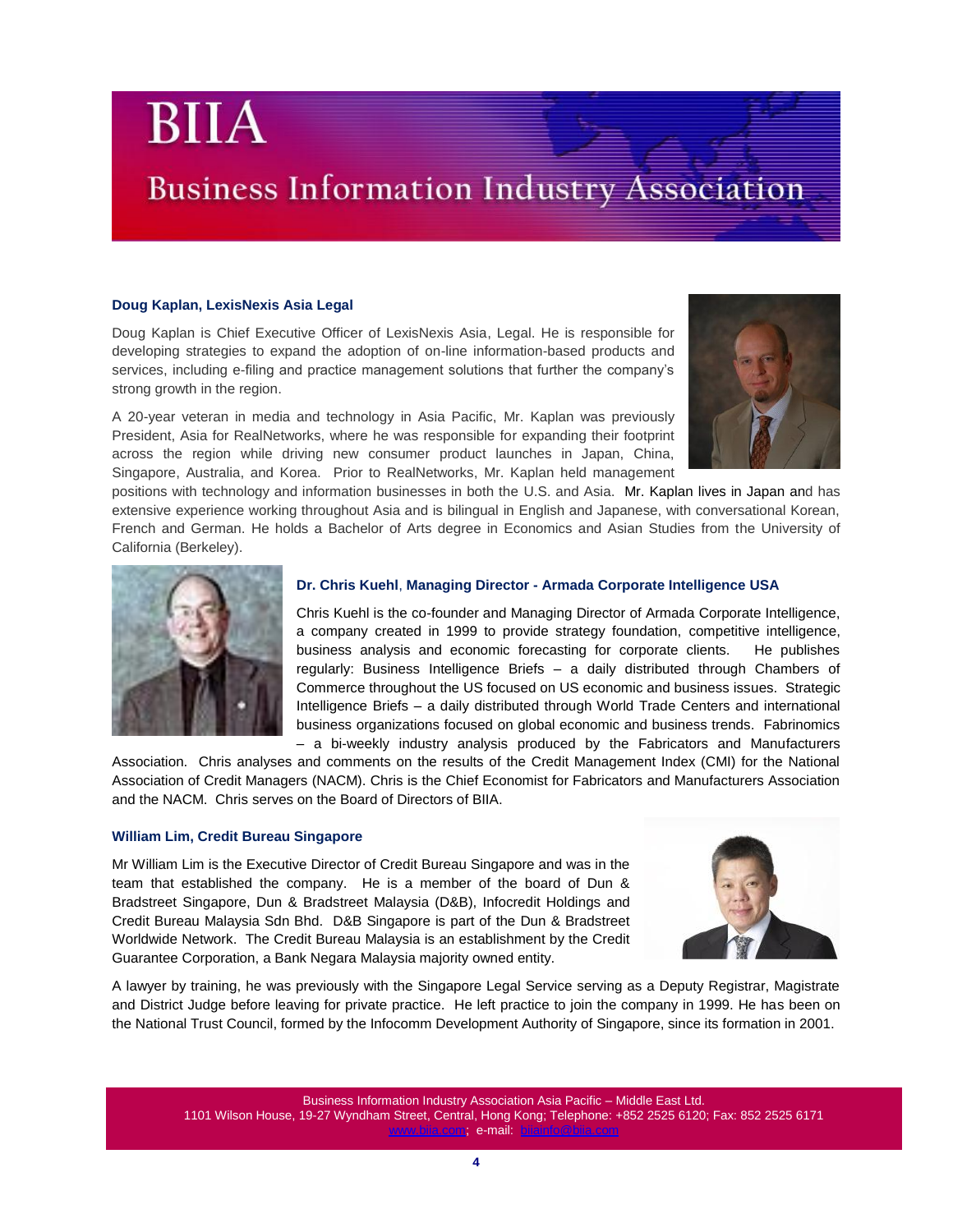## **Business Information Industry Association**



#### **Tony Lythgoe, International Finance Corporation (World Bank Group)**

Tony Lythgoe heads up IFC's Financial Infrastructure department, incorporating the global Credit Bureau Program and Collateral Registries. He manages a team 7 senior specialists operating in more than 60 countries and is a member of the global Standard Setting Committee on credit reporting. Tony joined the IFC in 2002 working on a wide variety of technical assistance projects across Asia, Africa and Eastern Europe.

Tony Lythgoe began his career in the financial services industry as a lending officer within a leading UK high street bank, then moving to a major international bank with roles as a senior credit officer and retail portfolio manager. His involvement with credit bureaus began

in 1992 when he moved to CCN (now Experian) as a credit scoring consultant specializing in bureau scores and application processing / strategy management. In 1995 this experience was used to help establish Equifax Europe's Decision Solutions business based in London.



#### **Parag Patki, SME Rating Agency of India Limited**

Parag Patki is Chief Executive Officer of the SME Rating Agency of India Ltd, a joint venture between Indian financial institutions and Dun & Bradstreet India. SMERA is India's first Rating agency that focuses primarily on the Indian Micro, Small and Medium Enterprise (MSME) segment. SMERA's primary objective is to provide Ratings that are comprehensive, transparent and reliable. This would facilitate greater and easier flow of credit from the banking sector to MSMEs.

Prior to becoming CEO of SMERA, Parag was director of business development at Dun & Bradstreet India responsible for setting up D&B's credit information services in India and in

the Middle East. He also held management positions at RICO and Xerox.



#### **Jerome Peze, Tinubu Square, France**

Jerome Peze is Chief Executive Officer of Tinubu Square SAS, which designs and manages innovative solutions for credit risk management, credit insurance and receivables financing intended for companies and Multi-National Groups. Since the ASP (Application Service Provider) "Risk Management Center" platform was launched in 2002, Tinubu Square has been constantly improving its functional perimeter and has been increasing its performances. Mr. Peze is also a Senior Advisor to Morgan Stanley on Credit Insurance & Factoring.

Before founding Tinubu Square, Jerome Peze held senior management positions at Euler –

Hermes, the world's largest credit insurer; Renault; Paribas Group; SCOA and Arthur Andersen. He is an Advisor for International Trade (CCE, appointed by French Government) and a Major in the French Army (Operational Reserve).

Education: Stanford Business School (MS Sloan); IHEDN (Promotion St. Exupery); INSEAD (YMP), ESC Reims (DESCAF), Certified Accountant

Business Information Industry Association Asia Pacific – Middle East Ltd. 1101 Wilson House, 19-27 Wyndham Street, Central, Hong Kong; Telephone: +852 2525 6120; Fax: 852 2525 6171 [www.biia.com;](http://www.biia.com/) e-mail: [biiainfo@biia.com](mailto:biiainfo@biia.com)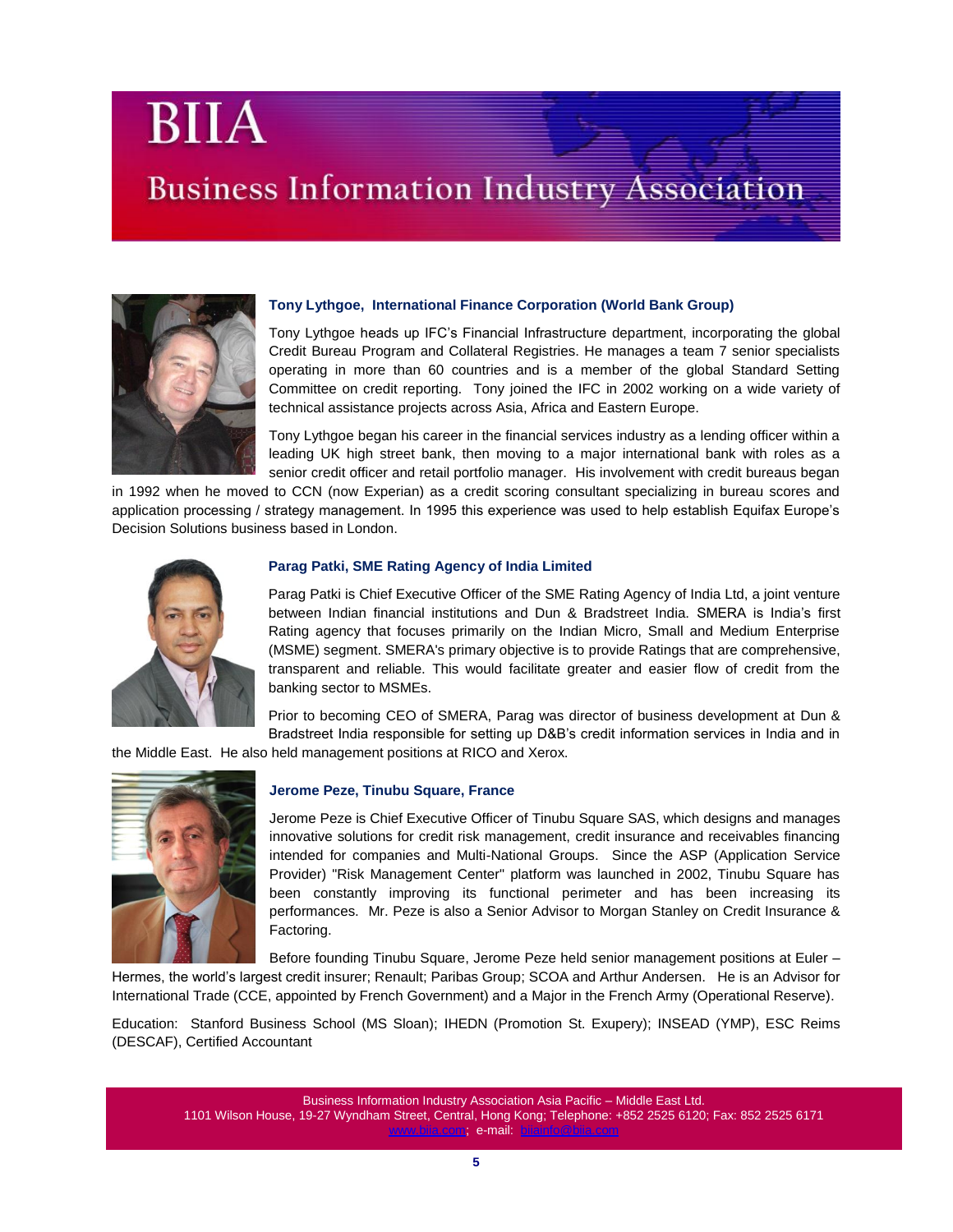## **Business Information Industry Association**

#### **Klaus Pfeifer, Thomson Reuters Hong Kong Ltd**

Klaus Pfeifer is Managing Director of Thomson Reuters Hong Kong Ltd. responsible for Thomson Reuters legal information services in Asia. He joined Thomson Reuters as Managing Director at Westlaw Datenbank GmbH. Prior job positions were Managing Director at Gondrom Verlag GmbH, Germany and Managing Director of Microsoft Learnware at Redmond's Technology Publishing GmbH & Co. KG, Education: Otto-Friedrich-Universität Bamberg; Gymnasium Selb Germany



#### **Kuresh Sarjan, [Bank of America Merrill Lynch](http://hk.linkedin.com/companies/merrill-lynch?trk=ppro_cprof)**

Kuresh Sarjan is Managing Director & Head of Asia Trade and Supply Chain Finance at Bank of America Merrill Lynch responsible for the firm's Asia Pacific Global Trade & Supply Chain Finance line of business. In his role, Kuresh provides strategic direction and execution with a strong team of highly qualified Trade & Supply Chain specialists located across the region. In a 15 year career with the firm, Kuresh has served in a leadership roles in Corporate Banking spanning Client coverage and Treasury services.

 Kuresh is an MBA and Engineering graduate. He has hosted a number of client events and writes extensively on the subject of Global Trade. Kuresh also serves as the Co-Chair of Financial Services Committee of the American Chamber in HK.



#### **Dr. Anthony Scriffignano, The Dun & Bradstreet Corporation USA**

Anthony Scriffignano is currently D&B's VP of Global Data Strategy. In this role, he leads the evolution of global strategies, contributes as a thought leader, and regularly spends time with key customers and delivers presentations regarding emerging trends in data. He has extensive background in linguistics and advanced computer algorithms and has leveraged that background as the primary inventor on several patents for D&B.

Scriffignano holds a Ph.D. in Leadership and Change from Antioch University, where he completed a dissertation entitled *Strategic Asymmetric Multicultural Alliances in Business.* He received an M.B.A. from Columbia University, where he was awarded

the Jack N. Popper Award for Achievement. He also holds a B.S. and an M.A. in Computer Science from Montclair State University.